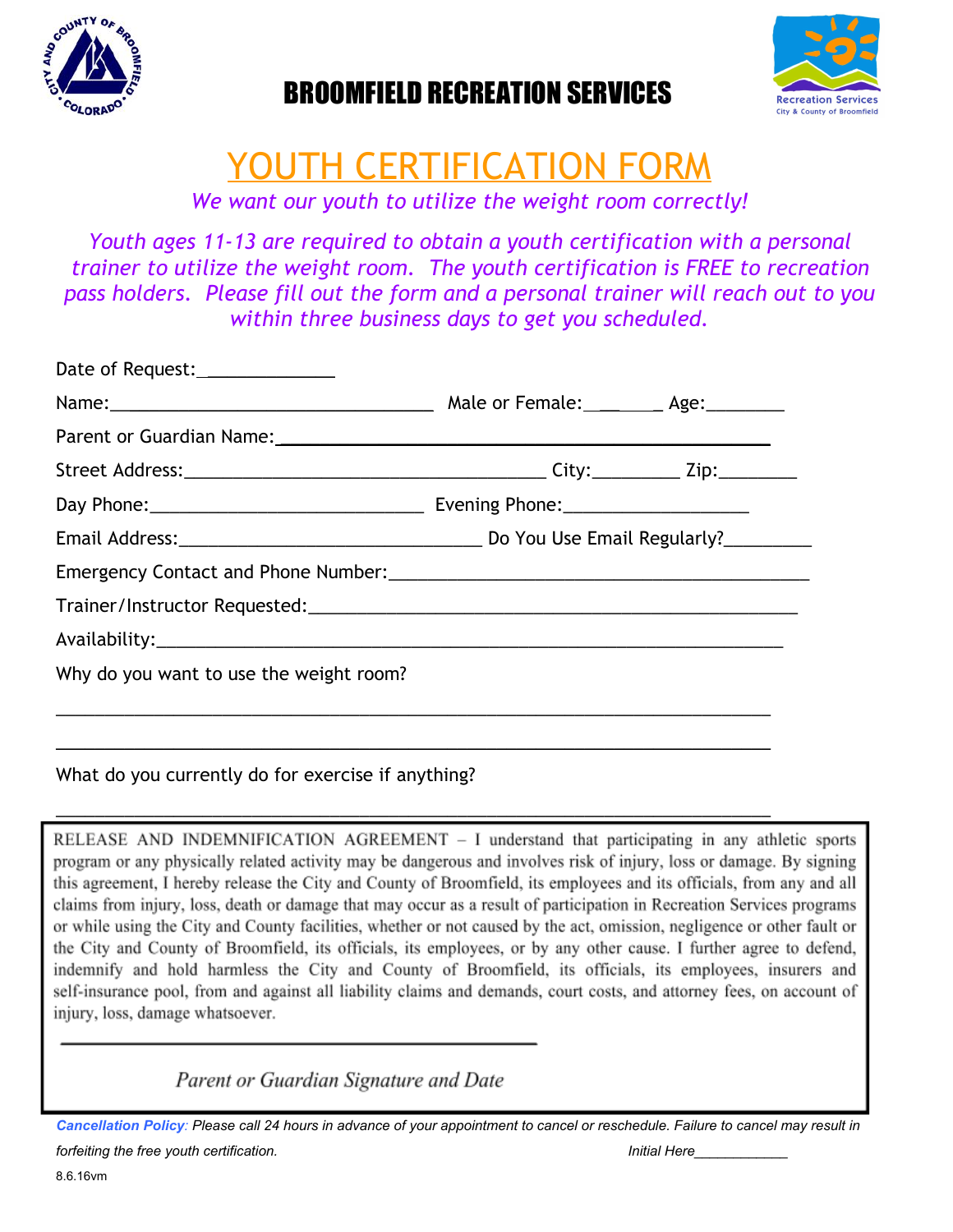

## BROOMFIELD RECREATION SERVICES



## **PAR-Q:**

## **Physical Activity Readiness Questionnaire**

For most people physical activity should not pose any problem or hazard. The physical activity readiness questionnaire has been designed to identify the small number of adults for whom physical activity might be inappropriate or those who should have medical advice concerning the type of activity most suitable for them.

Common sense is your best guide when you answer these questions. Please read the questions carefully and answer each one honestly.

### **YES NO**

\_\_\_\_\_ \_\_\_\_\_ 1. Has your doctor ever said that you have a heart condition AND that you should only do physical activity recommended by a doctor?

- \_ \_\_\_\_ 2. Do you feel pain in your chest when you do physical activity?
- \_\_\_\_\_ \_\_\_\_\_ 3. In the past month, have you had chest pain when you were not doing physical activity?
- \_\_\_\_\_ \_\_\_\_\_ 4. Do you lose your balance because of dizziness or do you ever lose consciousness?

\_\_\_\_\_ \_\_\_\_\_ 5. Do you have a bone or joint problem that could be made worse by a change in your physical activity?

\_\_\_\_\_ \_\_\_\_\_ 6. Is your doctor currently prescribing drugs (for example, water pills) for your blood pressure or heart condition?

\_\_\_\_\_ \_\_\_\_\_ 7. Do you know of ANY OTHER REASON why you should not do physical activity?

### **If you answered YES to one or more questions…**

Talk with your doctor and have them fill out a Physician Release form (available at the front desk or at [www.broomfieldrecreation.com\)](http://www.broomfieldrecreation.com/) BEFORE you participate in a personal fitness training or Pilates reformer session. Tell your doctor about the PAR-Q and which questions you answered yes to.

### **If you answered NO to all the questions…**

If you answered NO honestly to ALL the PAR-Q questions, you can be reasonably sure that you can:

- Start becoming more physically active, begin slowly and build up gradually. This is the safest and easiest way to go.
- Take part in a personal fitness trainer appointment; this is an excellent way to determine your basic fitness so you can plan the best way for you to live actively.

*You should delay becoming more physically active if you are NOT feeling well because of temporary illness such as a cold or a fever OR if you are or may be pregnant please consult your physician before becoming physically active.*